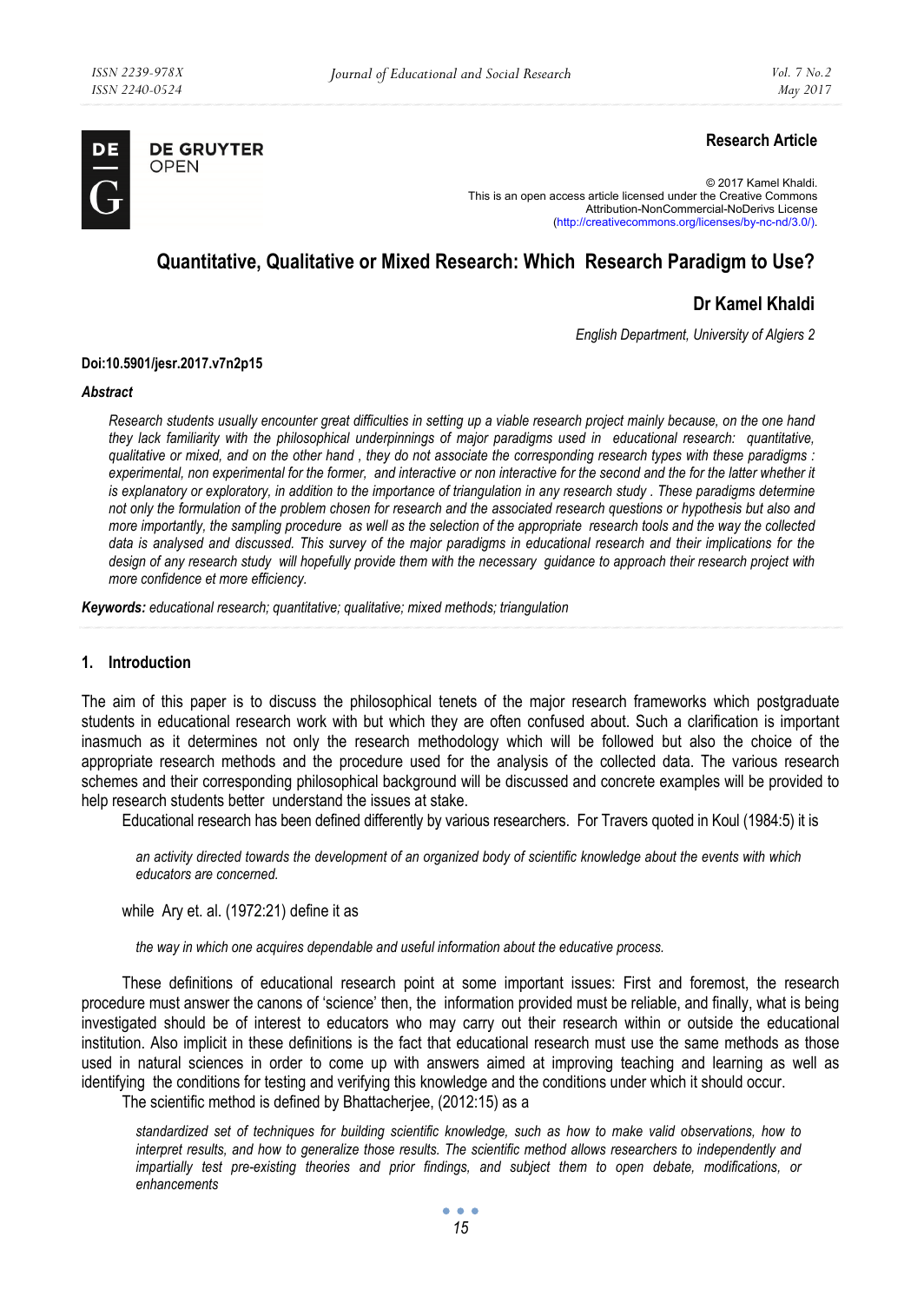It is thus of paramount importance for research students to grasp the fundamentals of these issues since they determine the choices they have to make at all stages of their research which invariably include the following: the choice of a research framework, the selection of the appropriate research tools for the collection of the data, the procedure(s) to be followed for their analysis, and ultimately, the nature of the conclusions they will have to draw. They must be aware that all existing research frameworks reflect shifts in scientific thought which can be traced back to the debate among leading Greek philosophers as to how new *knowledge* is acquired. These philosophers challenged earlier explanations based on theological tenets and argued that a better and more systematic understanding of the world could be obtained either through our senses as the *empiricist* school claimed , or through logical reasoning as the *rationalist* school believed. Subsequent shifts in scientific thought, as we shall see, will lead to new perceptions as to how knowledge can be derived from, leading thus to new research paradigms.

A clear understanding of the philosophical foundations of research will undoubtedly help research students opt for and justify the choice of a particular framework or paradigm. The latter is defined by Chalmers (1982:11) as being "*made up of the general theoretical assumptions and laws, and techniques for their application that the members of a particular scientific community adopt*", and by Willis (2007:8) as "*a comprehensive belief system, world view, or framework that guides research and practice in a field*"

Such understanding will hopefully help them make the appropriate choices about :

- (1) Their research question(s) or hypothesis
- (2) the type of the research instruments to be used,
- (3) the steps involved in the collection of the data, and ultimately
- (4) the procedure used for the analysis and discussion of the collected data

We shall briefly explain how these shifts in scientific thought have occurred and how they have led to the major shifts in research paradigms and then, we shall show how these shifts had an impact on research methods and methodologies. It will be reminded that the term '*method'* is used to refer to the research instruments used to collect and analyse data, e.g. a questionnaire, interview, checklist, data analysis software etc., whereas '*methodology'*, according to Willis (2007:14)

*the term methodology generally is used to describe several aspects of a study: the design, the procedures for data collection, methods for data analysis, selection of subjects, and details of the specific treatments* 

## **2. Research Philosophy: Historical Background**

The type of research methodology the researcher chooses is determined by the research philosophy which the researcher adheres to and this choice will determine the research objective(s) and the research instruments developed and used as well as the quest for the solution to the problem he is investigating.

So far, Empiricism and Rationalism have been the most prevailing research philosophies. These can be traced back to the debate we mentioned earlier between the Empiricists who were inductivists and the Rationalists who were deductivists. These two opposing views will follow different ways in explaining how knowledge is acquired: either through inductive reasoning as the Empiricists believed or by reasoning as the Rationalists maintained. Therefore, the Inductive/Deductive distinction can be considered as the first major paradigm in science. The Inductive reasoning (or bottom-up process) starts from specific observations and moves towards a general conclusion or theory. For example, I observe that all the elephants I have seen (repeated observations) have a trunk, therefore I conclude that ALL existing elephants, even those I have not seen, HAVE a trunk (conclusion, or generalisation). Whereas deductive reasoning (also known as top-down process) proceeds differently. The starting point is a general statement (called the first premise, or theory) followed by a more specific statement inferred from this (the second premise, or the observed phenomenon) and, through logical reasoning, reaches a specific conclusion. As an illustration, I know that all planets orbit around the sun (first premise), a new planet is discovered (second premise), therefore I can conclude that this planet also orbits the sun.

In terms of research methodology, each will proceed differently. The inductive approach will go through the three following steps:

- 1. Observation.
- 2. Identification of patterns derived from these observations.
- 3. Drawing generalization on the basis of these patterns.
- whereas the deductive approach will proceed in three different but opposite stages:
- 1. Put forward a hypothesis, based on an already existing theory or research literature.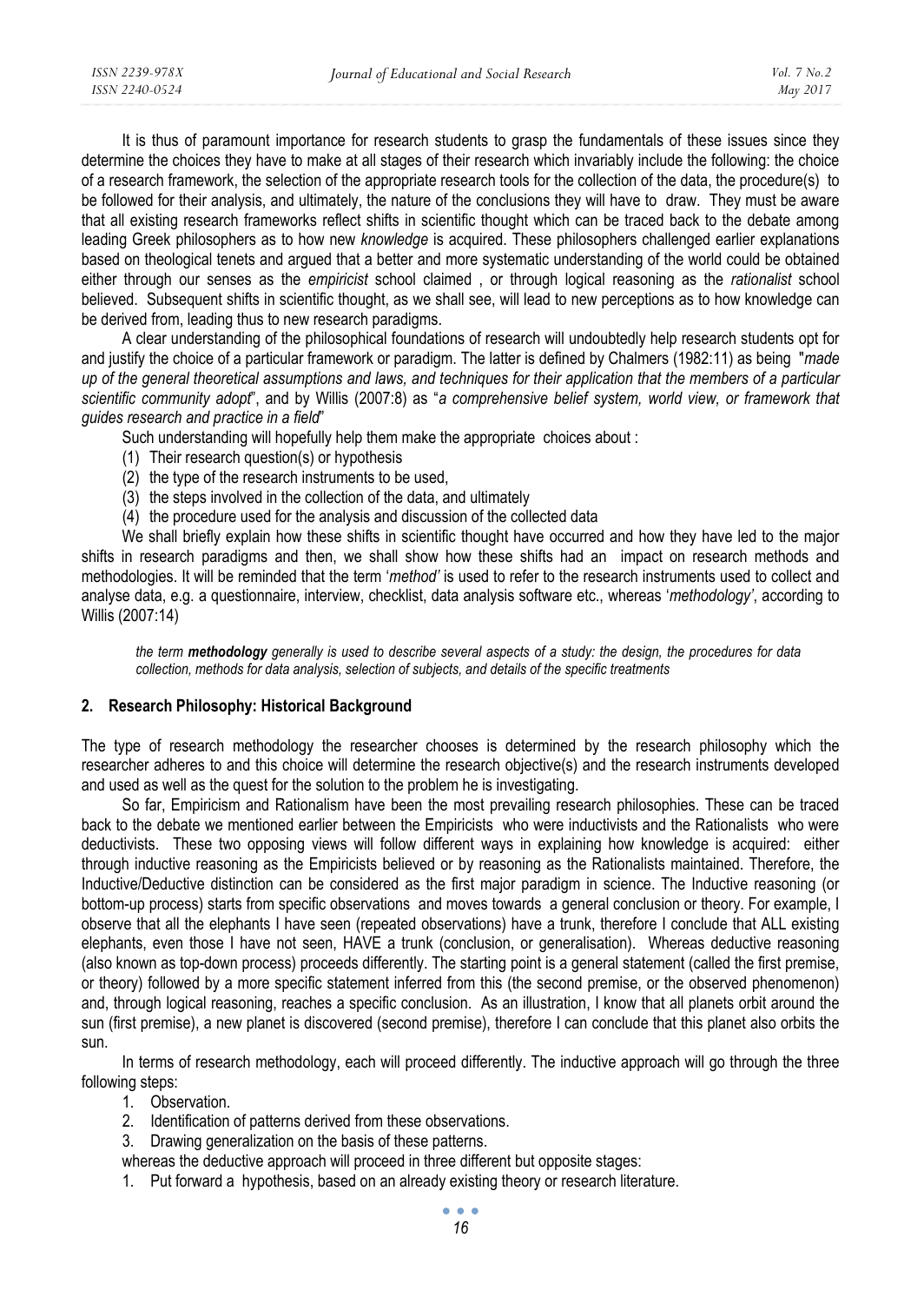2. Gather relevant data to test the hypothesis.

3. Decide whether to accept or reject the initial hypothesis.

This can be represented in the research wheel below: (Figure 1)



Figure 1: the research wheel<sup>1</sup>

There are of course problems with both approaches. For the inductive approach for example, there are three major objections. First, the conclusions the research draws depend on observation and it is not clear how many observations are necessary before reasonably drawing conclusions which are pertinent enough to make generalisations; Second, the question is how much control on the situation(s) the researcher has and under which conditions these observations are carried out so that he can draw reliable conclusions, and third, even if our experiences are representative, we may interpret or remember them in a biased, thus subjective manner.

As for the deductive approach, the major problem resides in its reliance on theories which are speculative answers to a posited problem in the form of a hypothesis which is then tested by observation and experimentation but which, by definition, is falsifiable, thus opening the door to the possibility of a total rejection of the theory on which it was built, requiring therefore a revision of the initial hypothesis. In addition, when adopting a deductive process it is vital that that the premise be valid so that the conclusion on which it is based be valid as well. For example, in the past, many conclusions about the movement of the planets were incorrect due to the premise that the earth was the centre of the universe.

This debate was revisited after the Renaissance and witnessed a heated dispute between the *Rationalists* represented by the French philosopher René Descartes (1596–1650) who argued that Reason was the only mode through which one could arrive at truth and assumed thus, that knowledge could only be acquired if the appropriate reasoning procedure was used, and the *Empiricists* represented by the British philosophers John Locke (1632–1704) and David Hume (1711–1776) who argued that *experience* was the basis for acquiring all new knowledge. It was Locke who put forward the well known formula that each person is born as a blank slate upon which the environment writes. For these philosophers our knowledge derives from our senses (sight, hearing, touch, smell, and taste) which then imprint ideas in our brain which are further worked upon through cognitive processes. However, it must be stressed that both trends were primarily concerned with *natural* sciences since at that time social sciences had no place as they were considered as being subjective and thus, not treated as *real* sciences.

The next major shift will occur during the same period with the French philosopher Auguste Comte (1798–1857) who initiated the positivist movement which is a philosophy that combines the tenets of rationalism and claims that despite the fact that theories may rely on reasoning, they are only authentic if they can be verified through observations and measurements. His views were expanded by the sociologist Emile Durkheim (1858-1917) who elaborated the principles of social science positivism which put social sciences in the realm of 'scientific' research. He stated that ' *the social scientist must study social phenomena in the same state of mind as the physicist, chemist or physiologist when he probes into a still unexplored region of the scientific domain*' (Durkheim 1964: xiv). He maintained that the social scientist can adopt the same objectivity in the study of social life as the natural scientist studying natural phenomena. As Strauss & Corbin (1998) point out, this approach stresses the importance of carrying out social science research by focussing rigorously on causal relationships between behaviours and other measurable and directly observable social phenomena. Thus, the importance of objectivity which requires the researcher to be unbiased and detached from the phenomenon under study.

*<sup>1</sup> Adapted from Burke, R and Christensen, L. B.(2015), Educational Research: Quantitative, Qualitative, and Mixed Approaches, Sage publications, 4th Edition.*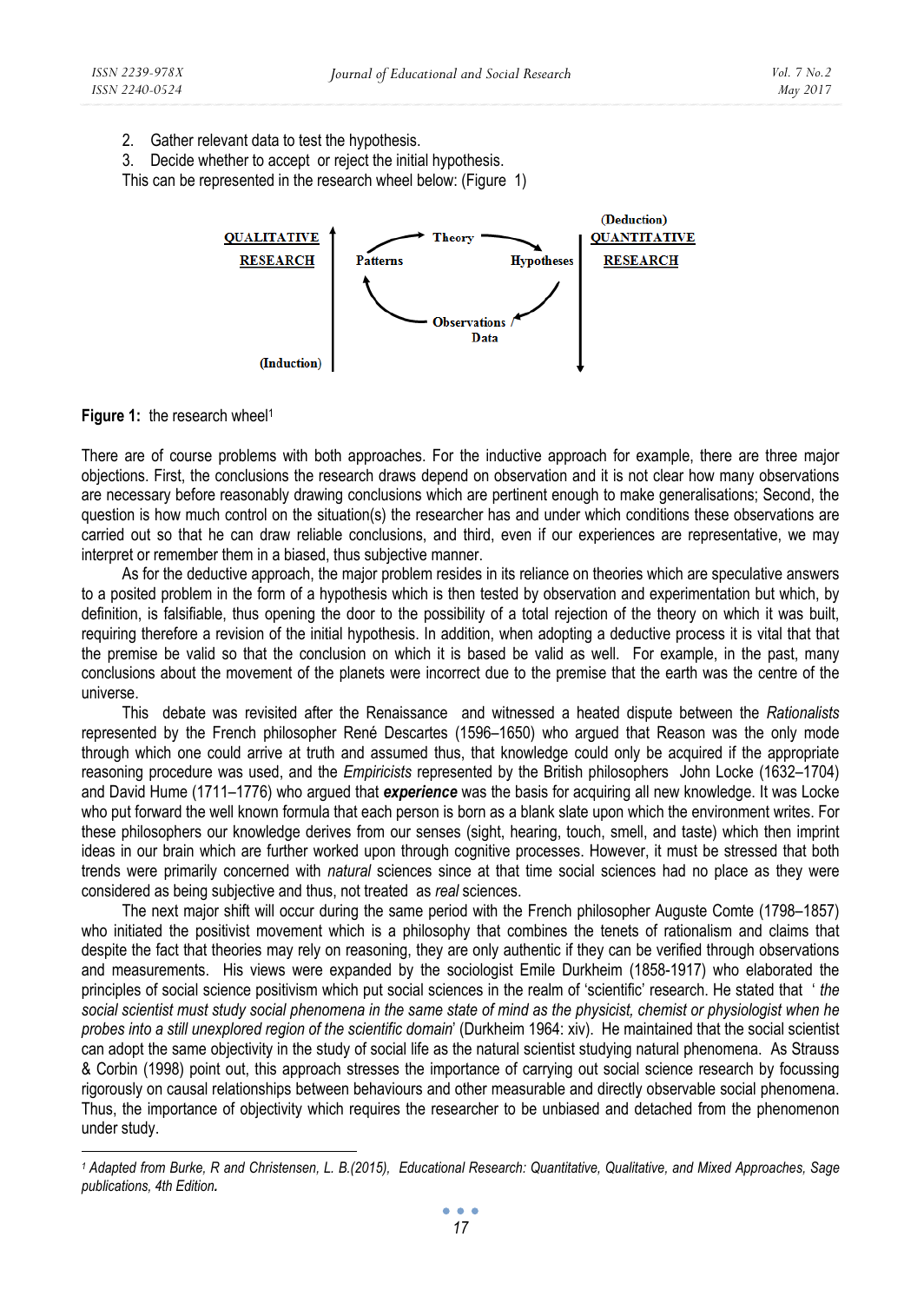As Donatella (2008:21) points out, for the positivists:

*The world exists as an objective entity, outside of the mind of the observer, and in principle it is knowable in its entirety. The task of the researcher is to describe and analyse this reality. Positivist approaches share the assumption that, in natural as in social sciences, the researcher can be separated from the object of his/her research and therefore observe it in a neutral way and without affecting the observed object.* 

Such assumptions reflected the strong version of positivism which was exclusively interested with natural sciences excluding thereby all social sciences from their concern.

Not all researchers, however agree with this *strong* form of positivism. Many advocated an alternative version known as the *weak* version or the *post-positivism* view which Phillips (1990:33) sums up as follows:

*... although the object of our inquiry exists outside and independent of the human mind, it cannot be perceived with total accuracy by our observations; in other words, complete objectivity is nearly impossible to achieve, but still pursues it as an ideal to regulate our search for knowledge.* 

The key assumptions of this position are summed up by Phillips & Burbules (2000:121):

- 1. Knowledge is conjectural : absolute truth can never be found. Thus, evidence established in research is always imperfect and fallible. It is for this reason that researchers state that they do not prove a hypothesis; instead, they indicate a failure to reject the hypothesis.
- 2. Research is the process of making claims and then refining or abandoning some of them for other claims more strongly warranted.
- 3. Data, evidence, and rational considerations shape knowledge.
- 4. Research seeks to develop relevant, true statements, ones that can serve to explain the situation of concern or that describe the causal relationships of interest.
- 5. Being objective is an essential aspect of competent inquiry; researchers must examine methods and conclusions for bias.

The post positivists paved the way for the inclusion of social sciences in the realm of science and see research in social sciences similar to natural science research; They assume that social reality is composed of measurable objective facts which can be precisely measured by the researcher who can use statistics to test causal relationships. However, while the positivists will favour a hypothetico-deductive procedure which advocates quantitative measurement, the post positivists will follow an inductive procedure advocating qualitative assessment. These two research frameworks will establish the two major paradigms in research, i.e. *quantitative*, usually associated with natural sciences, and *qualitative*, mostly associated with social sciences .

In addition to these two major paradigms, one must also mention a third one, mostly used in social sciences and particularly in educational research, which blends the characteristics of both paradigms, i.e. the mixed method research which will be discussed in more details later.

It must be kept in mind however, that irrespective of the nature of the research (qualitative, quantitative or mixed) for a research study to qualify as '*scientific research',* it must obey the canons of the *scientific method* which involves the following steps:

- (1) Definition of the research problem and the research constructs
- (2) Review concepts and theories and previous findings
- (3) Statement of the Hypothesis or the Research Question(s)
- (4) Description of the research framework in terms of research tools, sampling procedure etc.
- (5) Collection the relevant data
- (6) Analysis of the data
- (7) Discussion of the results and testing of the hypothesis (or answer the research question(s))

## **3. Research Paradigms and Types of Studies**

We shall now turn to discussing the implications that each paradigm has for the design of the various types of research studies in educational research. This is summarised in Figure 2 below, while Figure 3 lists the criteria to be used for identifying the various types of research, and Figure 4 lists all the research instruments which can be used in all three paradigms and for ensuring triangulation.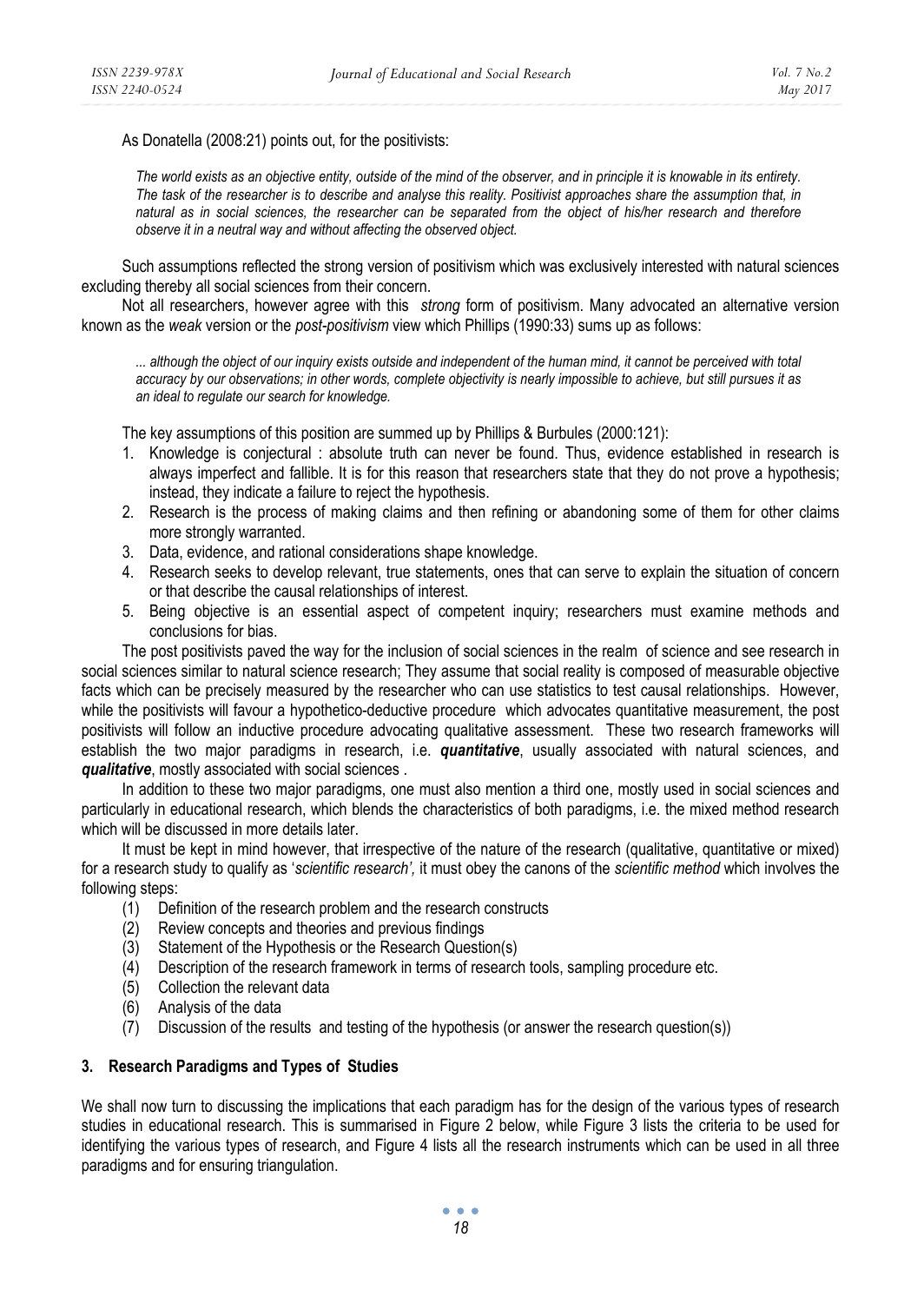## *3.1 Quantitative research studies*

Creswell (2003:4) defines quantitative research as

*is a means for testing objective theories by examining the relationship among variables. These variables. in turn, can be measured. typically on instruments, so that numbered data can be analyzed using statistical procedures.* 

There are two types of quantitative studies: either *experimental or non experimental* 

#### *3.1.1 Experimental studies*

Experimental studies can be either a *true experiment*, a *quasi experiment* or a *single case* study. The latter is very rarely used in educational research because it is concerned with only one subject. However, one must keep in mind that the single-subject study may be seen as a true experiment because it as a long and respected tradition in empirical research particularly in psychology.

According to Kazdin (2003:273), single-subject studies "can demonstrate causal relationships and can rule out or make implausible threats to validity with the same elegance of group research". The single subject design has objectives similar to other experimental designs, in that (1) it looks at the changes in the dependent variable following the manipulation of the independent variable and (2) it tries to identify the causes of the differences brought about by the variations in the conditions of the study.

As far as the other two types are concerned, what differentiates a true experiment from a quasi experiment study is the fact that in the former, the researcher can manipulate the variables under stringent and controlled conditions to study the effect or the impact of one variable (the independent, also called predictor one) on the other variable (the dependent, or outcome variable) to make statements of causality. Furthermore, the participants in the study are randomly assigned (i.e. systematic sampling which is truly representative of the **whole** population) to an experimental group and a control group. This type of study offers a high level of control over the elements of the research and gives the possibility for other researchers to replicate the study in the same circumstances whereas in the latter, although the research is carried out under the same experimental conditions, it nevertheless lacks two important characteristics of the experimental type: First, the sampling procedure is random, i.e. the participants are chosen randomly within the targeted population without any specific criteria, opening thus the possibility of ending up with an unrepresentative sample and second, there is no control group for comparison. Furthermore, in non experimental studies the researcher cannot manipulate variables, he can only observe and interpret what he is looking at.



**Figure 2 :** Research Paradigms, research designs and research studies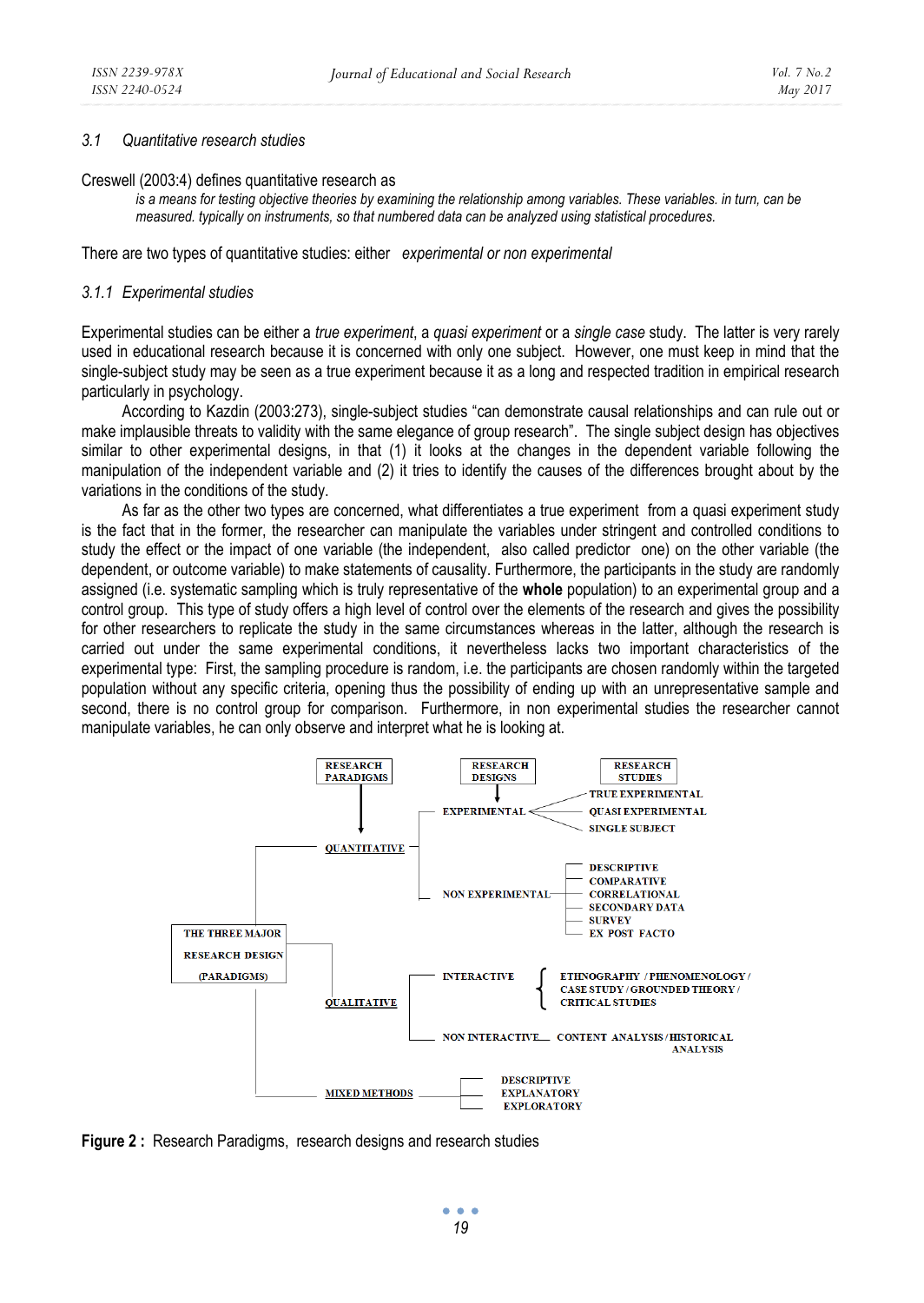

**Figure 3:** How to identify the various types of research

#### INSTRUMENTS USED IN EDUCATIONAL RESEARCH

| i.e., these can be either standardized thus, highly valid and reliable or<br>$(D)$ TESTS:<br>constructed by researchers for specific purposes, skills tests, etc. They can<br>either summative or formative           |
|-----------------------------------------------------------------------------------------------------------------------------------------------------------------------------------------------------------------------|
| <b>QUESTIONNAIRES:</b> i.e. data collection instrument that are filled out by the targeted<br>(2)<br>participants                                                                                                     |
| (3)<br><b>INTERVIEWS</b> : i.e. face to face interaction with the participants.                                                                                                                                       |
| <b>FOCUS GROUPS:</b><br>i.e. a small group discussion with a group moderator present<br>(4)<br>to keep the discussion focused.                                                                                        |
| <b>OBSERVATION</b><br>i.e. looking at what people actually do.<br>$\circ$                                                                                                                                             |
| EXISTING OR<br><b>SECONDARY DATA</b> i.e., using data that are originally<br>(6)<br>collected and then archived or any other kind of "data" that was simply left<br>behind at an earlier time for some other purpose. |

**Figure 4:** Research Instruments in educational research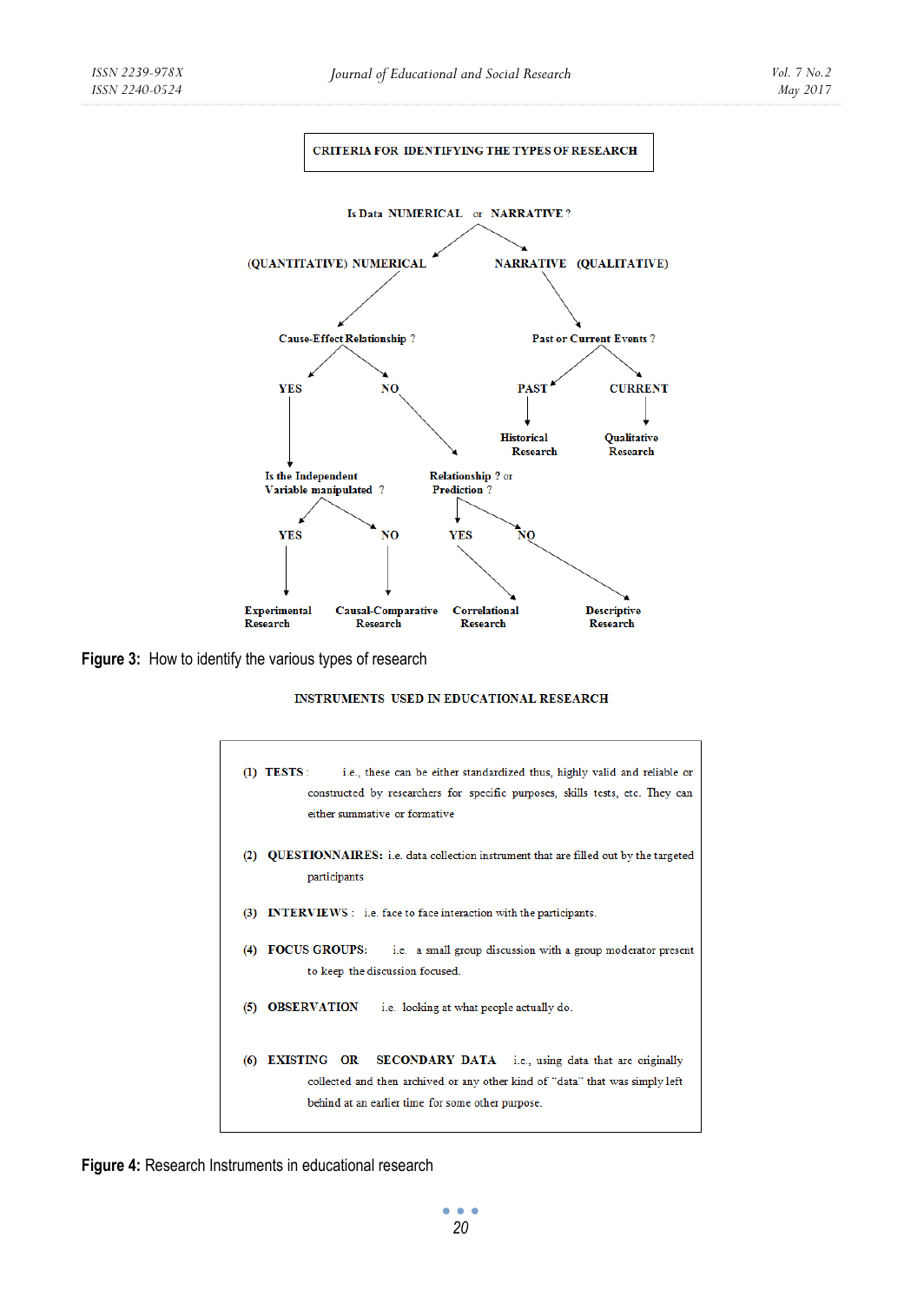This type of research has weaker validity and poor reliability because the researcher cannot establish cause-and-effect relationships and cannot manipulate the predictor variables. Here are some examples for each type of research:

- (i) True experimental :
	- a) *The effect of small classes on instruction*
	- b) *The use of intensive mentoring to help beginning teachers develop balanced instruction*
- (ii) Quasi Experiment
	- *a) Are lectures given in the morning memorized better than when given in the afternoon?*
	- *b) Do teachers' teaching styles play a role in students' motivation for learning?*

## *3.1.2 Non experimental studies*

These are research studies in which there is no manipulation of the independent variable by the experimenter either for ethical reasons (for example the impact of smoking on health) or because of their abstract nature (for example *age*, *gender* , *ethnicity opinions* etc.). Non experimental research covers a wide variety of studies, such as (i) *descriptive*, (ii) *causal-comparative*, (iii) *correlational*, (iv) *ex post facto* research, and (v) *surveys* 

- (i) **Descriptive research**, as the name suggests, helps the researcher to collect data about conditions, situations, and events that occur in the present. For example:
	- a) *Attitudes of parents toward introducing school outings on Sundays.*
	- b) *How do university teachers spend their time*?
	- c) *How do parents feel about a four day school schedule*?
- (ii) **Causal-comparative research** aims investigates the relation between the variables under study in order to identify possible causal relationships between them. For example :
	- a) *Effect of birth order on academic achievement*
	- b) *The effect of having a working mother on school achievements*
	- *c) The effect of age on achievements in learning a foreign language*
- (iii) **Correlational research** is concerned with establishing possible but not necessarily present relationships between variables. Examples of correlational studies:
	- a) *Do male students perform better than female in scientific subjects?*
	- *b) The relationship between parents' socio-economic status and their children's school achievements*
	- *c) The relationship between stress and achievement*
- (iv) **Ex post facto research**: Ex-post facto literally means "*from what is done afterwards*".It focuses first on the effect, then tries to determine possible causes and questions will remain about the effect following the cause, or vice versa. In this type of research, the researcher cannot control the variables; his role is limited to reporting the outcome of an action or what is happening. Examples
	- *a) Why are some groups in the 1st Year more proficient than the other groups in the same year ?*
	- b) *Why are some students always late for lectures in the morning* ?
- (v) **Surveys** are used to describe the views of a large group of people at a given point in time. There is no attempt to establish a cause and effect relationship. Examples:
	- a) '*What are students' opinions regarding their relationship with their professors* ?'
	- b) '*How do students view their ability to do research*?'
- *3.2 Qualitative research studies*

## Creswell (2003:4) defines qualitative research as

*a means for exploring and understanding the meaning individuals or groups ascribe to a social or human problem. The process of research involves emerging questions and procedures. Data typically collected in the participant's setting. data analysis inductively building from particulars to general themes. and the researcher making interpretations of the meaning of the data.* 

This type of research relies primarily on collecting qualitative data (i.e., non-numerical or categorical data such as words and pictures etc.), and can be either interactive or non interactive (i.e. whether the researcher is personally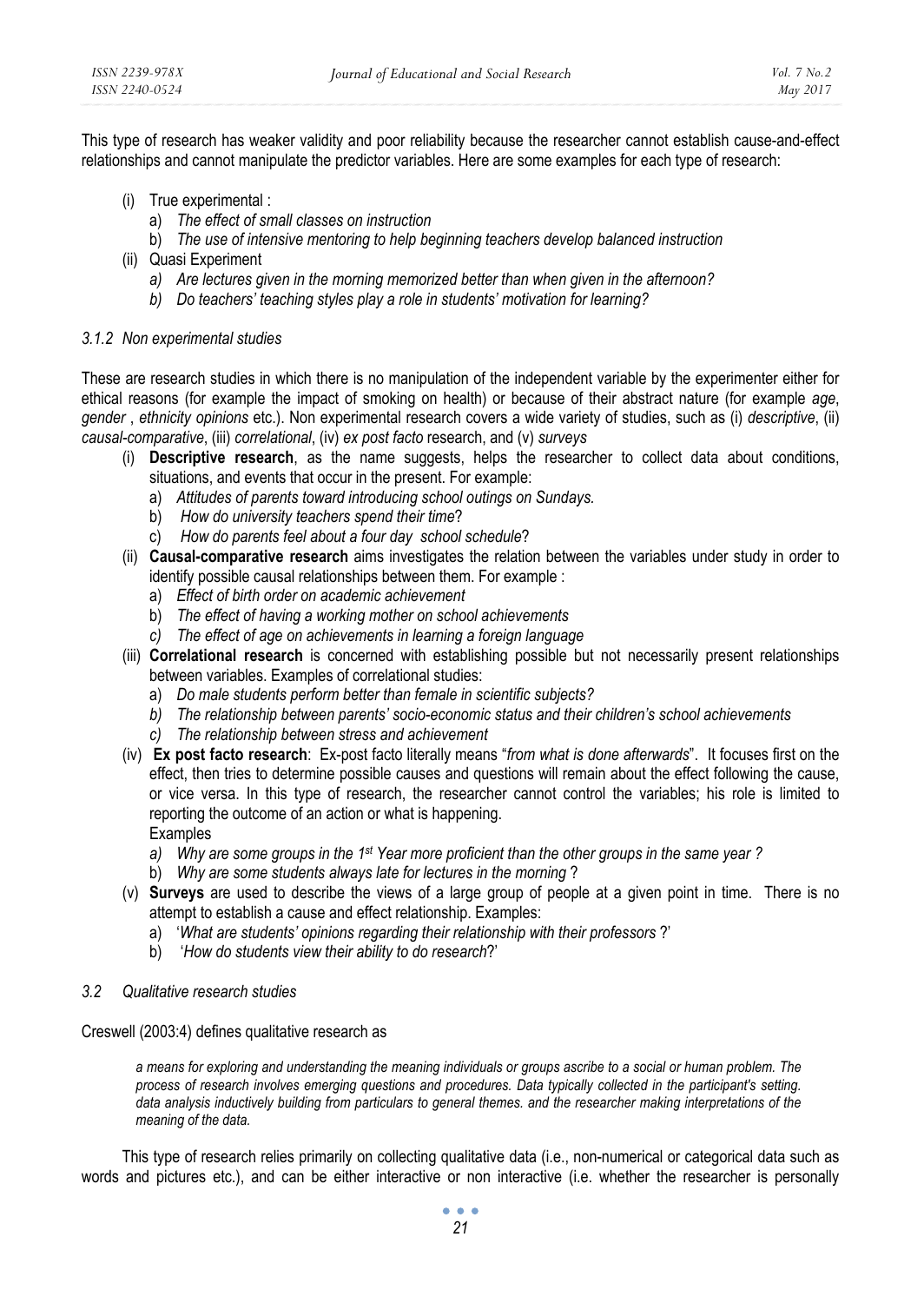immersed in the research or not).

### *3.2.1 Interactive*

In educational research there is very little room for a personal involvement or immersion of the researcher with the participants of the study, as his role is mostly that of an observer. However, there may be instances where such research can be carried out.

The first of these is **phenomenology** which is the descriptive study of how individuals experience a phenomenon. In this type of research the researcher aims at understanding how individuals' lives are organised and structured. For example*:* 

- a) *What are students' attitudes towards an uncaring teacher?*
- *b) What are teachers' attitudes and beliefs towards teaching?*

The second major approach to qualitative research is **ethnography** (i.e., the discovery and description of the culture of a group of people). Because it is deeply rooted in anthropology the concept of culture is of central importance in this type of research. In the case of educational research one can study the culture in a classroom. Examples of these would be :

- *a) How do learners react to cultural differences in foreign language classes?*
- *b) How do teachers deal with cultural conflicts in their classes?*

#### *3.2.2 Non Interactive*

Non interactive qualitative studies are mainly concerned with historical analysis or content analysis. In historical analysis the researcher aims at establishing descriptions, and coming up, whenever possible, with explanations, of what has occurred. For example, a study can document

- (i) *the changes in the assessment procedures in EFL classes over the past ten years,* or
- (ii) *the developments in the testing procedures of English in the Baccalaureate over the past twenty years*.

In content analysis the researcher analyzes written documents or other communication media (e.g., photographs, movies, advertisements) in a given topic in order to identify the information and symbols they contain . The researcher identifies a body of material to analyze (e.g., school textbooks, television programs, newspaper articles etc ) and then posits a system for recording specific aspects of its content. Content analysis is a nonreactive method because the researcher didn't know about the content beforehand. For example a researcher might be interested in investigating *how school violence is reported in the media* or *how women are represented in school textbooks.* 

## *3.3 Mixed Methods research*

This research paradigm is used extensively in educational research for its many merits. Thus, in mixed methods researchers use both types of data because these combined provide the best understanding of a research problem. It has been defined variously by many researchers. For Janice Morse (2003:191) it is

 *a plan for a scientifically rigorous research process comprised of a qualitative or quantitative core component that directs the theoretical drive, with qualitative or quantitative supplementary components. These components of the research fit together to enhance description, understanding and can either be conducted simultaneously or sequentially* 

Mixed research thus, obeys the criteria of scientific rigor and it has the advantage of using the combined strengths of quantitative and qualitative approaches while making up for the weaknesses of both approaches. This is summed up by Guba and Lincoln (2005:201)

*Is it possible to blend elements of one paradigm into another, so that one is engaging in research that represents the best of both worldviews? The answer, from our perspective, has to be a cautious yes. This is especially so if the models (paradigms) share axiomatic elements that are similar, or that resonate strongly between them* 

The added advantage of the mixed method is the possibility it offers the research for the *triangulation* of the data, which is Denzin (1978:291) defines as "*the combination of methodologies in the study of the same phenomenon*", and he outlined four types of triangulation (Denzin: *ibid)*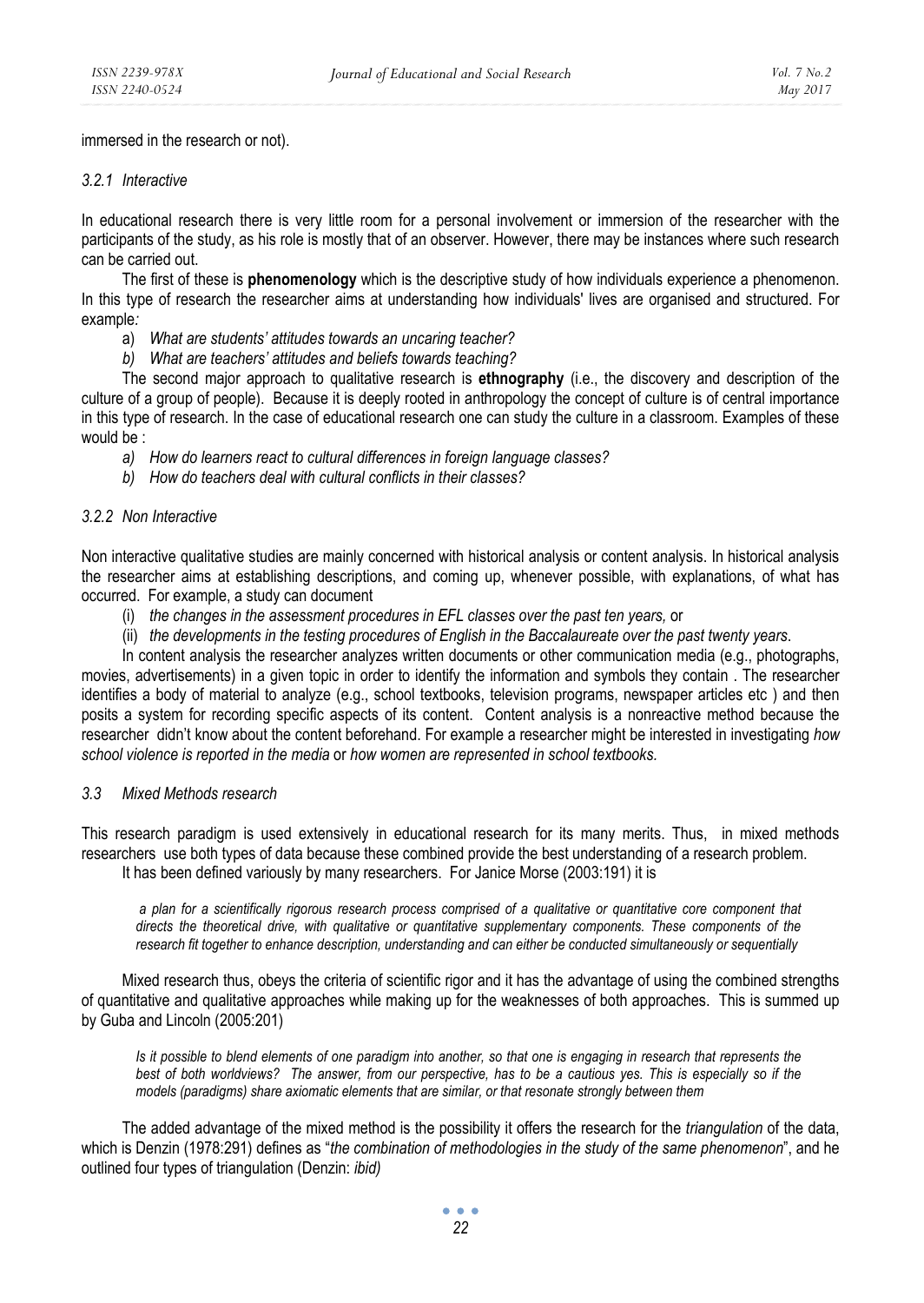- a. data triangulation (i.e., use of a variety of sources in a study),
- b. investigator triangulation (i.e., use of several different researchers),
- c. theory triangulation (i.e., use of multiple perspectives and theories to interpret the results of a study), and
- d. methodological triangulation (i.e., use of multiple methods to study a research problem).

It is therefore of vital importance that research students be aware that the use of a single methodology or the use of a single research instrument does not confer to their study neither great validity nor reliability. Only a multi pronged research design can offer such criteria.

## **4. Conclusion**

Research is the acquisition of knowledge in a systematic and organised way. However, the routes leading to the discovery of this new knowledge varies according to the philosophical tenets to which the researcher adheres. This is why the research paradigms which determine the existing research methodologies cannot be fully grasped without a thorough understanding of the epistemological issues which underpin each of them . The inductive-deductive debate which will grow into the quantitative-qualitative methodologies is the direct result of evolving beliefs as to what constitutes the most efficient and most reliable way of carrying the research.

It is true however, that the nature of the data, either natural or social and psychological will direct the researcher to a great extent towards one or another methodology. The frontier between the two is becoming blurred and justifies the resort to a methodology which uses the strengths of the of the two major paradigms, i.e. a mixed method approach.

As far as educational research is concerned the choice of one or another methodology depends very much on the nature of the variables being investigated and the more the researcher is aware of the philosophical tenets of the methodology he intends to use the easier the choice of the appropriate research process will be.

## **References**

Ali, A. (1996). Fundamentals of Research in Education. Awka: Meks Publishers (Nigeria)

Ary D., Cheser, J. and Ashgar R. (1972) Introduction to Research in Education, New York: Holt, Rinehart and Winston, Inc.

- Bhattacherjee, A. (2012) Social Science Research: Principles, Methods, and Practices 2nd edition, Published under the Creative Commons Attribution-Non Commercial-Share Alike 3.0 Unported License.
- Burke, R and Christensen, L. B.(2015), Educational Research: Quantitative, Qualitative, and Mixed Approaches, Sage publications, 4th Edition**.**

Chalmers, A. (1982). What is this thing called science*?* Queensland, Australia: University of Queensland

Creswell, J.W., (2009) Research Design: Qualitative, Quantitative, and Mixed Methods Approaches, Los Angeles :Sage

- Della Porta, D. and Keating M.(Eds) (2008) , Approaches and Methodologies in the Social Sciences: A Pluralist Perspective, Cambridge University Press
- Denzin, N. (1978) (5th edition).. *Sociological Methods: A Sourcebook.* Aldine Transaction, reprinted in 2006
- Durkheim, E. (1964) The Division of Labor in Society, Edition, reprint. Publisher, Free Press,Original from, the University of Michigan.

Guba, E. G., & Lincoln,Y. S. (2005). Paradigmatic controversies, contradictions, and emerging confluences. In N. K. Denzin & Y. S. Lincoln (Eds.), *The Sage handbook of qualitative research* (3rd ed., pp. 191-215). Thousand Oaks, CA: Sage in A. Tashakkori &

C. Teddlie (Eds.), *Handbook of mixed methods in social and behavioral research* (pp. 189-208)*.* Thousand Oaks, CA: Sage

- Hussey,J. (2003) *Business Research: a practical guide for undergraduate and postgraduate students, second edition. Basingstoke:* Palgrave Macmillan.
- Johnson, B., & Christensen, L. (2008). *Educational research: Quantitative, qualitative, and mixed approaches* (p. 34). Thousand Oaks, CA: Sage Publications. and Lichtman, M. (2006). *Qualitative research in education: A user's guide* (pp. 7-8). Thousand Oaks, CA: Sage Publications

Kazdin*,* A. E. (2003) Titre, Research design in clinical psychology [Devis de recherche en psychologie clinique]. Édition, Boston: Allyn et Bacon.

Keat, R. and Urry, I. (1982) *Social Theory as Science*. London: Routledge

Koul, L.*.* (1984), *Methodology of Educational Research*, Vario Educational Books, New Delhi.

- Morse, J. M. (2003). Principles of mixed methods and multimethod research design.
- Onwuegbuzie, A. J., & Johnson, R. B. (2006). The validity issue in mixed research. *Research in the Schools*, *13*(1), 48-63.
- Phillips, D. C. (1990). Post-positivistic science: Myths and realities. In E. G. Guba (Ed.), *The paradigm dialog* (pp. 31-45). Newbury Park, CA: Sage.

Phillips. D. C., & Burbules, N. C. (2000). *Postpositivism and educational research.* Lanham, NY: Rowman & Littlefield.

Shaughnessy, J..,. Zechmeister, E. B and. Zechmeister, J.S. (2012) Research Methods, in Psychology, Ninth Edition, New York, McGraw-Hill